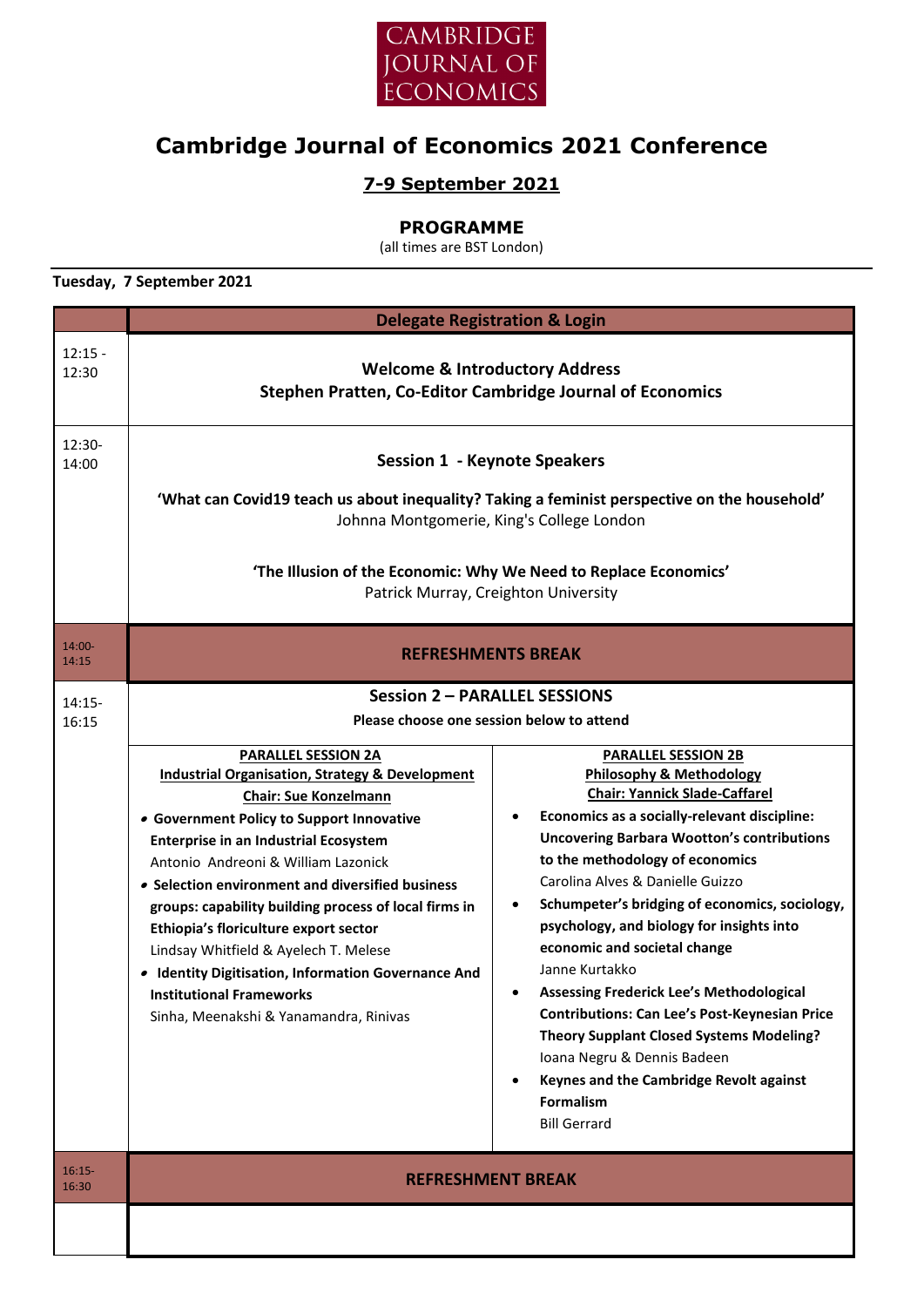



### **Wednesday, 8 September 2021**

|                    |                                                                                                                                                                                                                                                                                                                                                                                                                                                                                                                                                                                                                                                                                       | <b>Delegate Login</b>                                                                                                                                                                                                                                                                                                                                                                                                                                                                                                                                                                                                                                                                                                                                                                                                 |
|--------------------|---------------------------------------------------------------------------------------------------------------------------------------------------------------------------------------------------------------------------------------------------------------------------------------------------------------------------------------------------------------------------------------------------------------------------------------------------------------------------------------------------------------------------------------------------------------------------------------------------------------------------------------------------------------------------------------|-----------------------------------------------------------------------------------------------------------------------------------------------------------------------------------------------------------------------------------------------------------------------------------------------------------------------------------------------------------------------------------------------------------------------------------------------------------------------------------------------------------------------------------------------------------------------------------------------------------------------------------------------------------------------------------------------------------------------------------------------------------------------------------------------------------------------|
| $12:30 -$<br>14:30 | <b>PARALLEL SESSION 4A</b><br><b>Monetary Theory &amp; Institutions</b><br><b>Chair: Jamie Morgan</b><br>New monies and the state theory of money<br>$\bullet$<br>Domenica Tropeano<br>The Neutrality of Money and the Theory of<br><b>International Trade: Thornton and Ricardo</b><br>Isabella Weber<br><b>Shareholder Value or Public Purpose? From</b><br>John Maynard Keynes and Adolf Berle to the<br><b>Modern Debate</b><br>Sue Konzelmann, Victoria Chick & Marc<br>Fovargue-Davies<br>Hysteresis, Long-term Unemployment and<br><b>Inflation: Reconsidering the New Keynesian</b><br><b>Hypothesis</b><br>Walter Paternesi Meloni, Davide Romaniello &<br>Antonella Stirati | <b>Session 4 - PARALLEL SESSIONS</b><br>Please choose one session below to attend<br><b>PARALLEL SESSION 4B</b><br><b>Post-Keynesian Macroeconomics</b><br><b>Chair: Alan Shipman</b><br><b>Godley's Dynamic Ratios</b><br>Smith, Graeme<br>The degree of utilization and the slow adjustment<br>$\bullet$<br>of capacity to demand: reflections on the US<br>Economy from the perspective of the Sraffian<br>Supermultiplier<br>Ricardo Summa, Guilherme Haluska & Franklin<br>Serrano<br>Revisiting deindustrialization and the role of<br>٠<br>structural heterogeneity: a global analysis for the<br>period 1993-2018<br>Eliane Araujo, Elisangela Araújo, Samuel Costa<br>Peres & Lionello Punzo<br>Green New Deal, consumption patterns and the<br>$\bullet$<br>ecological transition: a macroeconomic analysis |
| $14:30-$           |                                                                                                                                                                                                                                                                                                                                                                                                                                                                                                                                                                                                                                                                                       | Antoine Monserand & Yannis Dafermos & Maria<br>Nikolaidi                                                                                                                                                                                                                                                                                                                                                                                                                                                                                                                                                                                                                                                                                                                                                              |
| 15:00              |                                                                                                                                                                                                                                                                                                                                                                                                                                                                                                                                                                                                                                                                                       | <b>REFRESHMENTS BREAK</b>                                                                                                                                                                                                                                                                                                                                                                                                                                                                                                                                                                                                                                                                                                                                                                                             |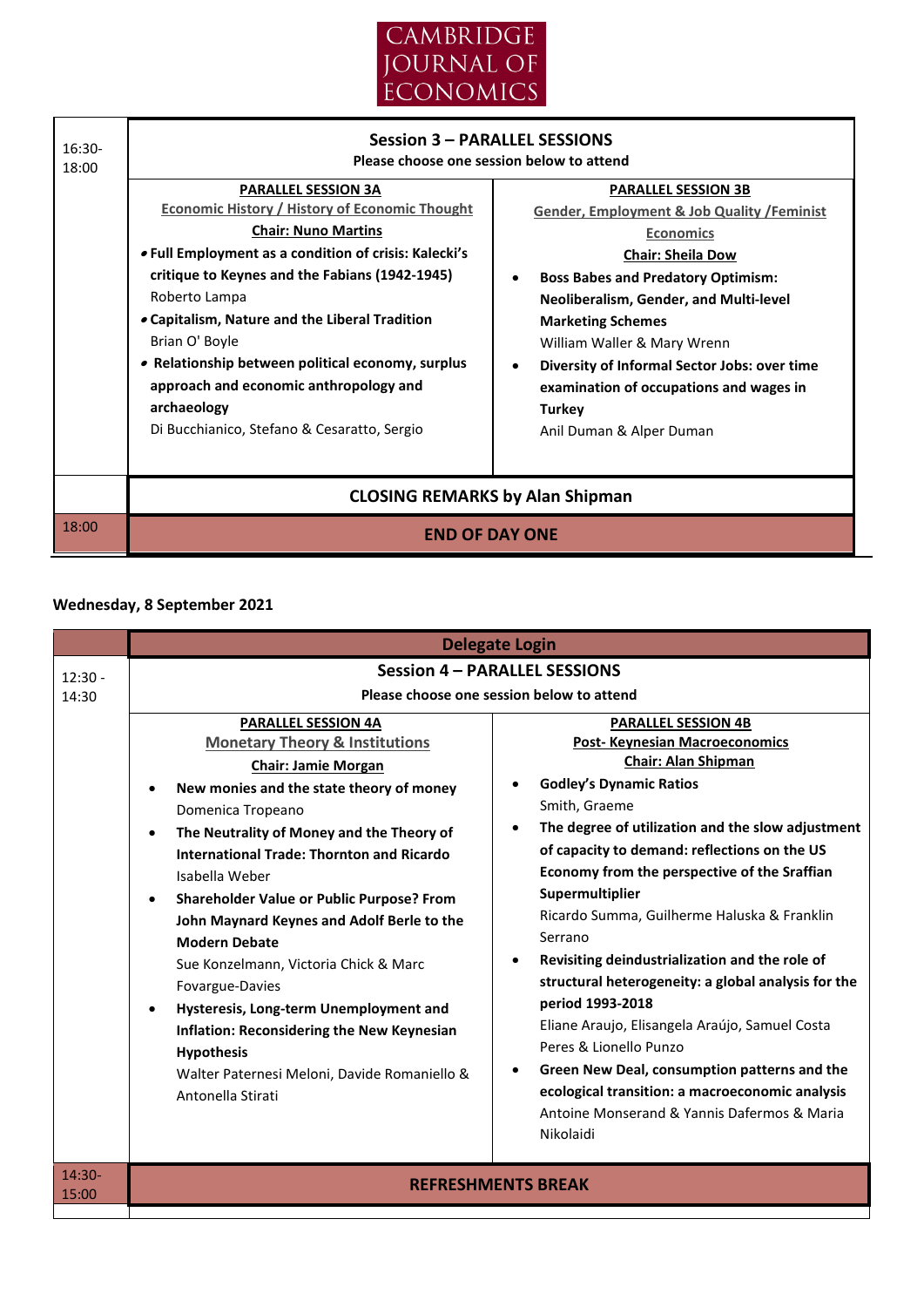

| 15:00-<br>17:00 | <b>Session 5 - PARALLEL SESSIONS</b><br>Please choose one session below to attend<br><b>PARALLEL SESSION 5A</b><br><b>PARALLEL SESSION 5B</b><br><b>Economic Growth and Development</b><br><b>Social Ontology</b><br><b>Chair: Michael Landesmann</b><br><b>Chair: Clive Lawson</b><br>Demand, Innovation and Research Intensity<br><b>Cambridge Social Ontology and the</b><br><b>Across Sectors</b><br><b>Reconstruction of Economic Theory</b><br>João P. Romero, Ana Bottega and Arthur B.<br><b>Nuno Martins</b><br>Cordeiro<br><b>Rights and Obligations in Cambridge Social</b><br>$\bullet$<br>Liquidity cycles and the effects of Real Exchange<br>$\bullet$<br>Ontology<br>Rate changes on long-run economic growth<br>Yannick Slade-Caffarel<br>Danilo Spinola, Gabriel Porcile & Giuliano Toshiro<br>The Ontology of Intersubjective Need and Its<br>Yajima<br><b>Implications for Heterodox Economics</b><br>The Process of Real Capital Formation: Bridging<br>Toru Yamamori<br><b>Hyman Minsky and Adolph Lowe</b><br>Michael Murray |  |
|-----------------|-----------------------------------------------------------------------------------------------------------------------------------------------------------------------------------------------------------------------------------------------------------------------------------------------------------------------------------------------------------------------------------------------------------------------------------------------------------------------------------------------------------------------------------------------------------------------------------------------------------------------------------------------------------------------------------------------------------------------------------------------------------------------------------------------------------------------------------------------------------------------------------------------------------------------------------------------------------------------------------------------------------------------------------------------------|--|
| 17:00           | <b>CLOSING REMARKS by Alan Shipman</b><br><b>FND OF DAY TWO</b>                                                                                                                                                                                                                                                                                                                                                                                                                                                                                                                                                                                                                                                                                                                                                                                                                                                                                                                                                                                     |  |

## **Thursday, 9 September 2021**

|                    | <b>Delegate Login</b>                                                                                                                                                                                                                                                                                                                                                                                                                                                                                                                                                                                                                                                                                                                                                                                                                      |                                                                                                                                                                                                                                                                                                                                                                                                                                                                                                                                                    |  |  |
|--------------------|--------------------------------------------------------------------------------------------------------------------------------------------------------------------------------------------------------------------------------------------------------------------------------------------------------------------------------------------------------------------------------------------------------------------------------------------------------------------------------------------------------------------------------------------------------------------------------------------------------------------------------------------------------------------------------------------------------------------------------------------------------------------------------------------------------------------------------------------|----------------------------------------------------------------------------------------------------------------------------------------------------------------------------------------------------------------------------------------------------------------------------------------------------------------------------------------------------------------------------------------------------------------------------------------------------------------------------------------------------------------------------------------------------|--|--|
| 13:00-             | <b>Session 6 - PARALLEL SESSIONS</b><br>Please choose one of the sessions below to attend)                                                                                                                                                                                                                                                                                                                                                                                                                                                                                                                                                                                                                                                                                                                                                 |                                                                                                                                                                                                                                                                                                                                                                                                                                                                                                                                                    |  |  |
| 15:00              | <b>PARALLEL SESSION 6A</b><br><b>Financialisation &amp; De-financialisation</b><br><b>Chair: Jan Toporowski</b><br>$\bullet$<br>Minsky for today: debt shift and macrofinancial<br>resilience<br><b>Argentina and Brazil</b><br>Dirk Bezemer<br><b>Futures of capitalism: Continued financialisation</b><br>$\bullet$<br>$\bullet$<br>or definancialisation?<br><b>Catherine Macaulay</b><br>The Codetermination and Financialization Nexus<br><b>Thereza Balliester Reis</b><br>- Research on European Firms<br>$\bullet$<br>Emre Gömeç & Mustafa Erdem Sakinc<br>Uneven development in growth models of<br>$\bullet$<br>supermultiplier model<br><b>Keynesian inspiration</b><br>Joana David Avritzer<br>José Oreiro, Victor Dotta, Marwil Dávila-<br>$\bullet$<br>Fernández and Joã Machado<br>and Social Finance<br>Elisabetta Magnani | <b>PARALLEL SESSION 6B</b><br><b>Inequality/Poverty</b><br><b>Chair: Stephen Pratten</b><br>Sectoral shifts and political conflicts: class<br>structure, class conflicts and the crises in<br>Fernando Rugitsky & Pedro Mendes Loureiro<br>Is financialisation of everyday life different in<br>developing and emerging economies? A mixed-<br>method study of financial inclusion in Brazil<br>Debt-led growth and its financial fragility: an<br>investigation into the dynamics of a<br><b>Cultures of Inequality: Financialization, Labour</b> |  |  |
| $15:00 -$<br>15:30 | <b>REFRESHMENTS BREAK</b>                                                                                                                                                                                                                                                                                                                                                                                                                                                                                                                                                                                                                                                                                                                                                                                                                  |                                                                                                                                                                                                                                                                                                                                                                                                                                                                                                                                                    |  |  |